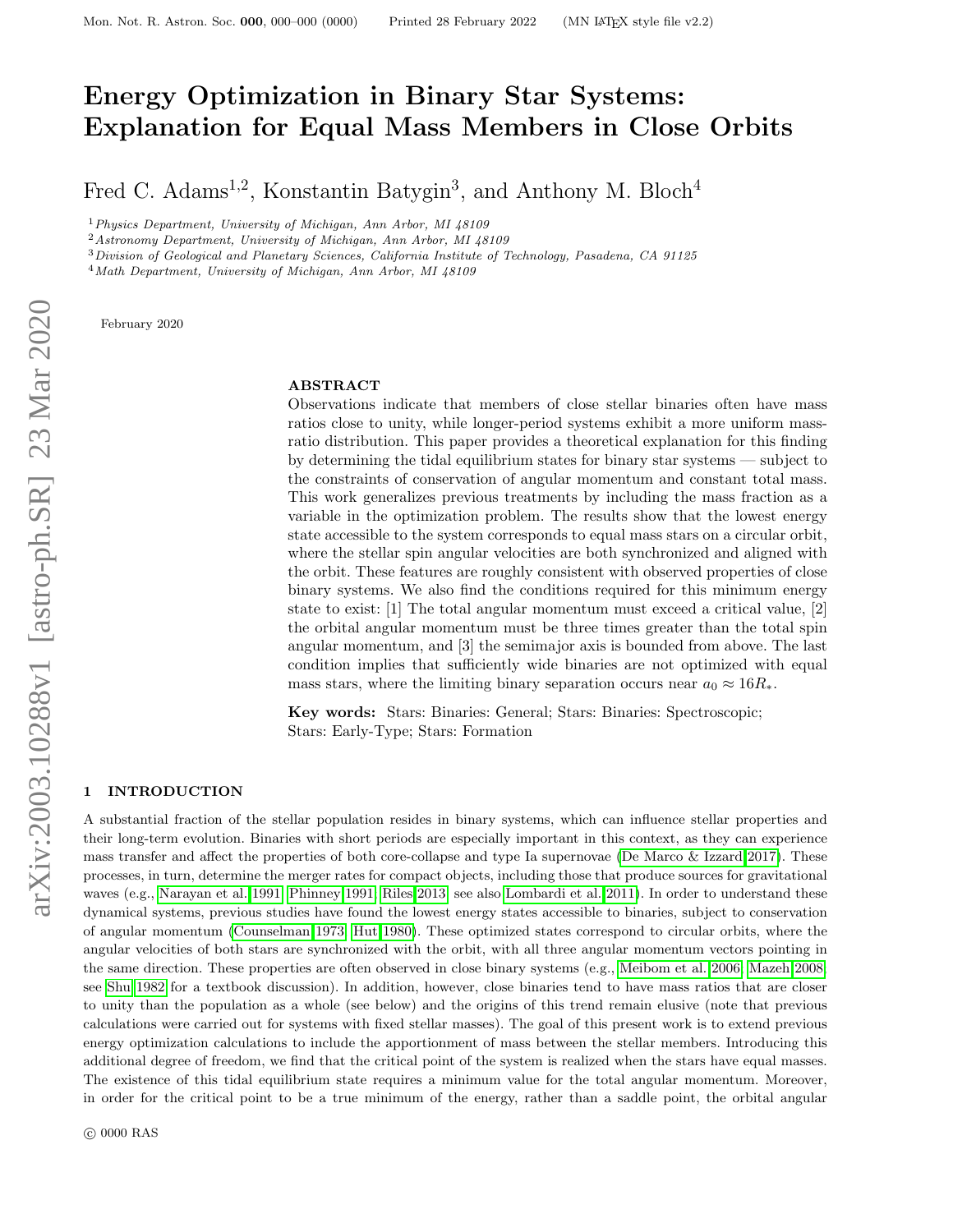momentum must be at least three times larger than the spin angular momentum. In addition, when the self-gravity of the stars is included in the energy budget, binary systems with equal mass correspond to energy minima only for sufficiently close orbits.

Although the observational landscape is complicated, members of close binary systems show a tendency towards equal masses, i.e., their mass ratios  $q \equiv m_1/m_2$  are significantly closer to unity than would be expected if the secondaries sampled the full mass distribution (e.g., [Tokovinin 2000;](#page-12-8) [Halbwachs et al. 2003\)](#page-12-9). In other words, sufficiently close binaries tend to be twins [\(Pinsonneault & Stanek 2006;](#page-12-10) [El-Badry et al. 2019;](#page-12-11) cf. [Lucy 2006\)](#page-12-12). For solar-type stars with short periods, the mass ratio distribution tends to rise toward higher values [\(Mazeh et al. 1992;](#page-12-13) [Duquennoy & Mayor 1991\)](#page-12-14). A more recent survey [\(Moe & Di Stefano 2017\)](#page-12-15) finds that about 30% of close binaries (with  $P < 20$  days and solar-type primaries) have mass ratios in the range  $0.9 \leq q \leq 1$ . Similarly, [Raghavan et al. \(2010\)](#page-12-16) find that the distribution of mass ratios for short-period binaries with solar-type primaries has a well-defined peak near q ∼ 1 (see also [Duchene & Kraus](#page-11-2) [2013;](#page-11-2) [Simon & Obbie 2009\)](#page-12-17). An excess of twins (equal mass stars) is also observed for young binaries [\(Kounkel et al.](#page-12-18) [2019\)](#page-12-18). For early-type stars, about 40% of the close binary sample (with peak separation near  $a \sim 0.15 \text{ AU}$ ) shows nearly equal masses  $m_1 \approx m_2$  [\(Kobulnicky & Fryer 2007;](#page-12-19) cf. [Kobulnicky et al. 2014\)](#page-12-20). A similar result holds for a separate study where the primaries are A-type stars [\(De Rosa et al. 2014\)](#page-11-3). The data thus show a significant excess of nearly equal mass stars for close binaries. Moreover, the aforementioned studies indicate that the distribution of mass ratios is significantly different for wider binaries. Undoubtedly, the interplay of physical processes that leads to the distributions of mass ratios for different binary separations is complex, and can only be understood through detailed calculations. Instead of taking this route, this paper provides a partial explanation for these observational trends by showing that the lowest energy state accessible to close binary systems has equal mass stars.

The general problem of finding the lowest energy states of a physical system, subject to constraints, has a long history in astrophysics (dating back to [Darwin 1879,](#page-11-4) [1880\)](#page-11-5). Previous applications include binary star systems with fixed angular momentum [\(Counselman 1973;](#page-11-1) [Hut 1980\)](#page-12-4), and ellipsoidal figures of equilibrium for both isolated stars and binaries [\(Chandrasekhar 1969;](#page-11-6) [Lai et al. 1993;](#page-12-21) [Levine et al. 1993\)](#page-12-22); these latter studies focus on energy optimization with respect to the compressibility and oblateness of the stars, whereas this paper focuses on optimization of the mass ratios. Tidal equilibrium states<sup>[1](#page-1-0)</sup> have also been found for planetary systems containing Hot Jupiters [\(Levrard et al. 2009;](#page-12-23) [Adams & Bloch 2015\)](#page-11-7), and for hierarchical triple systems [\(Adams & Bloch 2016\)](#page-11-8). This procedure has been generalized for applications to multi-planet systems with fixed orbital spacing [\(Adams 2019\)](#page-11-9), where the optimal state corresponds to planets with nearly equal masses. However, this prediction of mass uniformity breaks down when self-gravity of the planets is included and the total mass of the system is sufficiently large [\(Adams et al. 2020\)](#page-11-10). Although calculations of this type — by design — gloss over the machinery of the dissipative effects at play, they provide a powerful means of illuminating the general outlines of dynamical evolution, subject to energy damping.

This paper is organized as follows. We formulate the optimization problem in Section [2.](#page-1-1) In this treatment, the system energy is a function of ten dimensionless variables, subject to conservation of angular momentum (which provides three constraints). Section [3](#page-2-0) derives the tidal equilibrium state, which corresponds to equal mass stars on a circular orbit, with the orbital angular momentum and stellar angular momentum aligned. In Section [4,](#page-4-0) we consider the second variation and find the conditions required for the critical point to be the minimum of the energy. Section [5](#page-7-0) then compares the predictions of this calculation with current observational data. The paper concludes in Section [6](#page-9-0) with a summary of our results and a discussion of their implications.

## <span id="page-1-1"></span>2 FORMULATION OF THE OPTIMIZATION PROBLEM

For binary systems, the energy budget includes the orbital energy, the stellar spins, and the self-gravity of the constituent stars. The total system energy can thus be written in the form

$$
\mathcal{E} = -\frac{Gm_1m_2}{2a_0} - \alpha_g \frac{Gm_1^2}{R_1} - \alpha_g \frac{Gm_2^2}{R_2} + \frac{1}{2}I_1\Omega_1^2 + \frac{1}{2}I_2\Omega_2^2.
$$
 (1)

Here, the stars have masses  $m_k$ , radii  $R_k$ , and moments of inertia  $I_k$ , where the  $\Omega_k$  are the magnitudes of the stellar angular velocity vectors. The semimajor axis of the orbit is given by  $a_0$  and  $\alpha_g$  is a dimensionless factor of order unity (the constant  $\alpha_{g}$  depends on the internal structure and is assumed to be the same for both stars; see [A](#page-10-0)ppendix A for further discussion).

The square of the magnitude of the orbital angular momentum is given by

$$
h^2 = G \frac{m_1^2 m_2^2}{m_1 + m_2} a_0 (1 - e^2),
$$
\n(2)

<span id="page-1-0"></span> $<sup>1</sup>$  Note that the term 'tidal equilibrium state' refers to the configuration of lowest energy, which can be reached through any type</sup> of energy dissipation — not necessarily tidal forcing.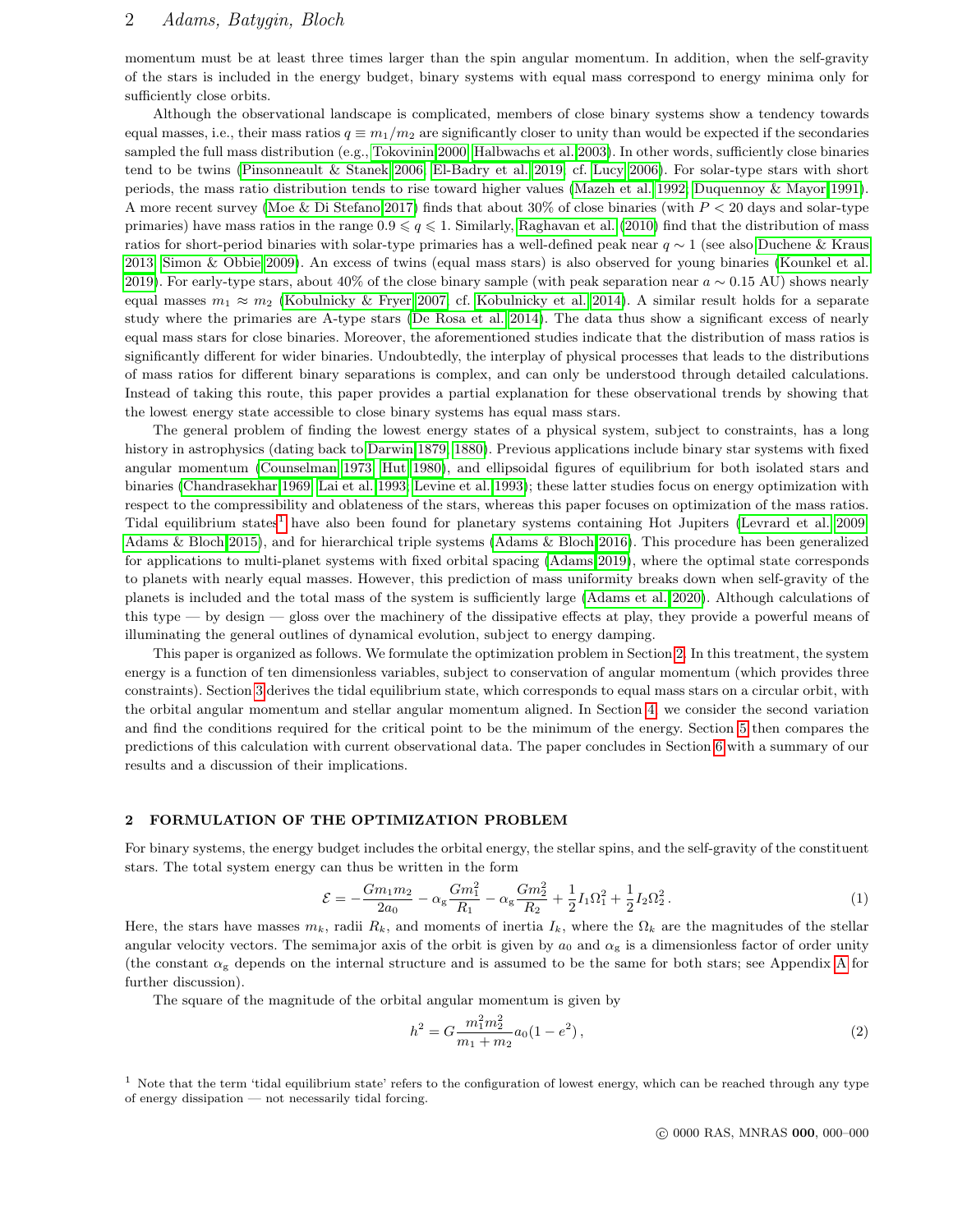where  $e$  is the eccentricity of the binary orbit. The total angular momentum can be written in the form

$$
\vec{\mathcal{L}} = \vec{h} + I_1 \vec{\Omega}_1 + I_2 \vec{\Omega}_2. \tag{3}
$$

For the sake of definiteness, we define the coordinate system so that the total angular momentum vector  $\vec{\mathcal{L}}$  points in the  $\hat{z}$  direction and the orbital angular momentum vector  $\overrightarrow{h}$  lies in the x-z plane. The angular velocity vectors of the stars can in principle have components in all three directions.

The individual stellar masses are allowed to vary, but their sum  $M_T$  is assumed to be constant, so that

$$
m_1 + m_2 = M_T = constant.
$$
\n<sup>(4)</sup>

We define the mass fraction  $f$  so that

$$
f = \frac{m_1}{M_T} \quad \text{and} \quad 1 - f = \frac{m_2}{M_T} \,. \tag{5}
$$

For the stars, we adopt the approximate mass-radius relation

<span id="page-2-5"></span>
$$
R_k = R \left(\frac{m_k}{M_T}\right)^{1/2},\tag{6}
$$

where R is a constant (e.g., see [Prialnik 2000\)](#page-12-24). The scale R is the radius of a star with mass  $M_T$  at the time when the masses of the two stars are being determined. As a result, both stars have radii  $R_k < R$ . Moreover, since the masses are determined during the early phases of evolution,  $R$  is expected to be larger than the main sequence value. With this choice of mass-radius relation, we can write the moments of inertia in the form

$$
I_k = \eta \, m_k R_k^2 = \eta \, M_T R^2 \left(\frac{m_k}{M_T}\right)^2 \,,\tag{7}
$$

where  $\eta$  is a dimensionless quantity of order unity and is assumed to be the same for both stars. Note that both  $\alpha_q$  and  $\eta$  are determined by the density distributions of the stars.

Next we define dimensionless quantities,

<span id="page-2-1"></span>
$$
a = \frac{a_0}{R}
$$
,  $E = \frac{\mathcal{E}R}{GM_T^2}$ ,  $L = \frac{\mathcal{L}}{M_T (GM_T R)^{1/2}}$ ,  $\omega_k^2 = \frac{\Omega_k^2 R^3}{GM_T}$ . (8)

The expression for the dimensionless energy then takes the form

<span id="page-2-2"></span>
$$
E = -\frac{1}{2a}f(1-f) - \alpha_{g}\left[f^{3/2} + (1-f)^{3/2}\right] + \frac{1}{2}\eta\left[\omega_{1}^{2}f^{2} + \omega_{2}^{2}(1-f)^{2}\right],
$$
\n(9)

where the dimensionless angular velocities each have three components so that

$$
\omega_1^2 = \omega_{1x}^2 + \omega_{1y}^2 + \omega_{1z}^2 \quad \text{and} \quad \omega_2^2 = \omega_{2x}^2 + \omega_{2y}^2 + \omega_{2z}^2. \tag{10}
$$

The components of the dimensionless angular momentum become

<span id="page-2-3"></span>
$$
L_z = L = \sqrt{a}f(1-f)\cos i\sqrt{1-e^2} + \eta f^2 \omega_{1z} + \eta (1-f)^2 \omega_{2z}, \qquad (11)
$$

$$
L_x = 0 = \sqrt{a}f(1-f)\sin i\sqrt{1-e^2} + \eta f^2 \omega_{1x} + \eta (1-f)^2 \omega_{2x}, \qquad (12)
$$

and finally

<span id="page-2-4"></span>
$$
L_y = 0 = \eta f^2 \omega_{1y} + \eta (1 - f)^2 \omega_{2y} . \tag{13}
$$

The energy scale used in equation [\(8\)](#page-2-1) is comparable to the binding energy of the stars, and  $a \ge 1$ , so the dimensionless energy  $E$  is generally less than unity. The angular momentum scale is comparable to that of a contact binary with total mass  $M_T$ , so that the dimensionless angular momentum L is generally greater than unity. The dimensionless stellar rotation rates  $\omega_k$  are scaled to the break-up speeds for a star of mass and radius  $(M_T, R)$ . As a result, the stellar spins  $\omega_k < 1$ , the spin angular momenta  $S_k \sim \eta \omega_k < 1$ , so that most of the angular momentum typically resides in the orbit.

## <span id="page-2-0"></span>3 EQUILIBRIUM STATES: THE FIRST VARIATION

We need to find the minimum energy state for the system defined through equation [\(9\)](#page-2-2), subject to the constraint of constant angular momentum (given by equations [\[11-](#page-2-3)[13\]](#page-2-4)). The energy and angular momentum depend on the ten variables, i.e.,

$$
E = E(\overrightarrow{X}), \qquad \overrightarrow{L} = \overrightarrow{L}(\overrightarrow{X}), \qquad \overrightarrow{X} = (a, e, i, \omega_{1x}, \omega_{1y}, \omega_{1z}, \omega_{2x}, \omega_{2y}, \omega_{2z}, f).
$$
 (14)

For each variable (denoted here as  $\xi$ ), the optimization condition has the form

$$
\frac{\partial E}{\partial \xi} + \vec{\lambda} \cdot \frac{\partial \vec{L}}{\partial \xi} = 0, \qquad (15)
$$

where the vector  $\overrightarrow{\lambda} \equiv (\lambda_x, \lambda_y, \lambda_z)$  is the Lagrange multiplier.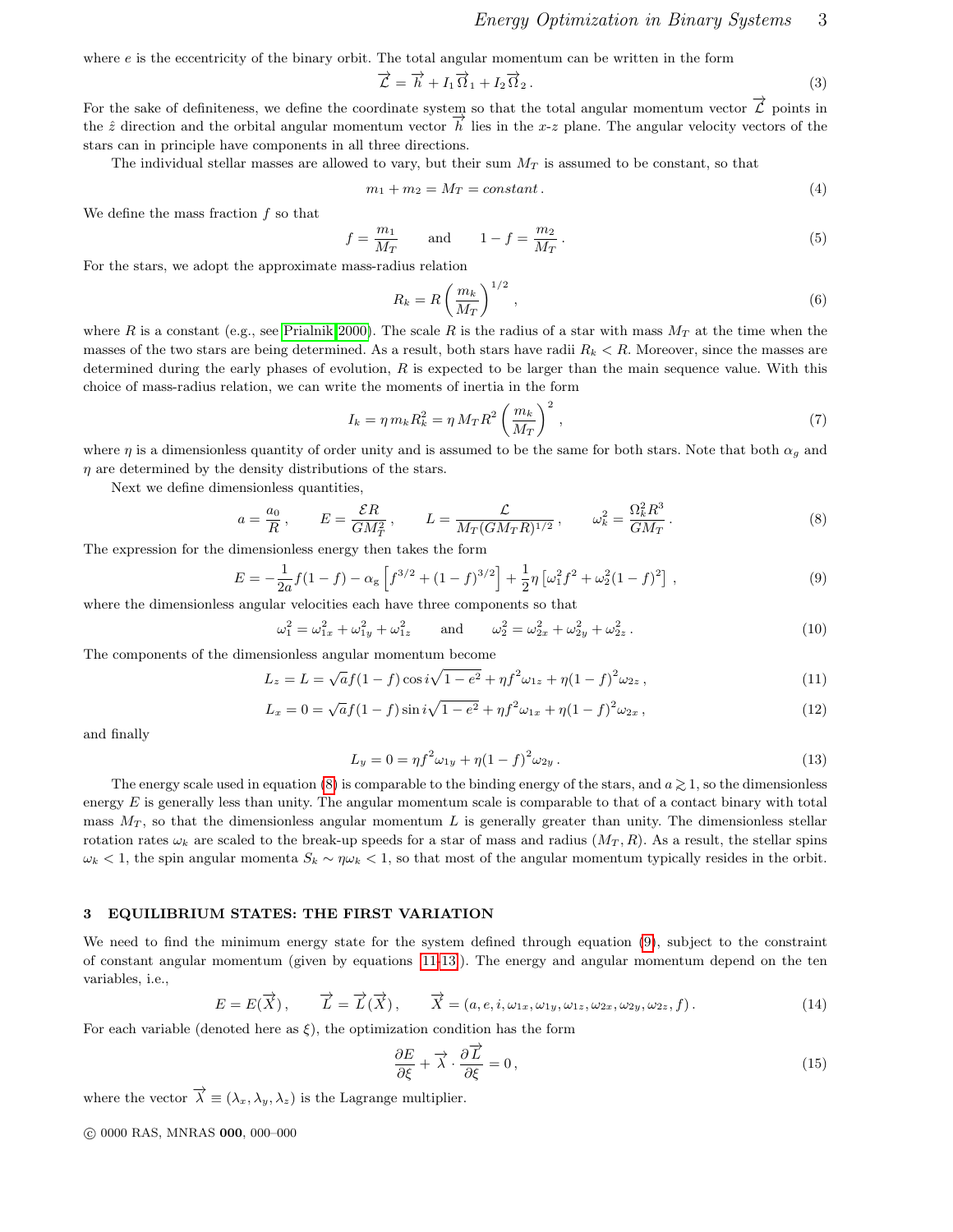For semimajor axis a, we obtain the condition

<span id="page-3-0"></span>
$$
\frac{1}{2a^2}f(1-f) + \frac{1}{2}a^{-1/2}f(1-f)\sqrt{1-e^2}\left[\lambda_z\cos i + \lambda_x\sin i\right] = 0.
$$
 (16)

Note that solutions exist for the cases where  $f = 0$  or  $f = 1$ , whereas we are interested in  $f \neq 0, 1$ . Next we consider the eccentricity, which results in the condition

$$
-\frac{e}{\sqrt{1-e^2}}\sqrt{a}f(1-f)\left[\lambda_z\cos i+\lambda_x\sin i\right]=0\,,\tag{17}
$$

and the inclination angle, which requires

$$
\sqrt{a}f(1-f)\sqrt{1-e^2}\left[-\lambda_z\sin i+\lambda_x\cos i\right]=0.
$$
\n(18)

For components of the stellar rotation rate of the first star, all three equations have the form

$$
\eta f^2 \left[ \omega_{1a} + \lambda_a \right] = 0, \tag{19}
$$

where the index a runs over the three components  $(a = x, y, z)$ . Similarly, for the stellar rotation rate of the second star we find

$$
\eta(1-f)^2\left[\omega_{2a}+\lambda_a\right]=0\,. \tag{20}
$$

Finally, we consider the mass fraction  $f$ , which leads to the more complicated expression

<span id="page-3-1"></span>
$$
-\frac{1}{2a}(1-2f) - \alpha_g \frac{3}{2} \left[ f^{1/2} - (1-f)^{1/2} \right] + \eta \left[ \omega_1^2 f - \omega_2^2 (1-f) \right] + \tag{21}
$$

$$
\sqrt{a(1-e^2)}\left[\lambda_z\cos i+\lambda_x\sin i\right](1-2f)+2\eta f\overrightarrow{\lambda}\cdot\overrightarrow{\omega}_1-2\eta(1-f)\overrightarrow{\lambda}\cdot\overrightarrow{\omega}_2=0.
$$

The solution to the first variation equations  $(16 - 21)$  $(16 - 21)$ , in conjunction with the definitions of the angular momentum components [\(11](#page-2-3) – [13\)](#page-2-4), yield the solution for the equilibrium point. The orbit must be circular and aligned with the stellar spins so that

<span id="page-3-2"></span>
$$
e = i = \omega_{1x} = \omega_{2x} = \omega_{1y} = \omega_{2y} = 0.
$$
\n
$$
(22)
$$

In addition, the stellar spin periods must match the orbital period, and the stars have equal mass, so that the nonzero system parameters have values

<span id="page-3-3"></span>
$$
\omega_{1z} = \omega_{2z} = a^{-3/2}
$$
 and  $f = 1/2$ . (23)

The existence of the critical point implies a consistency constraint. The angular momentum must be sufficiently large in order for the critical point to exist. This result follows from evaluating the angular momentum from equation [\(11\)](#page-2-3) using the values [\(22,](#page-3-2) [23\)](#page-3-3) at the critical point, which leads to the expression

$$
L = \frac{1}{4} \left[ \omega^{-1/3} + 2\eta \omega \right], \qquad (24)
$$

where we have suppressed the subscript on the stellar angular velocity  $\omega$ . This expression has a minimum value where

$$
\omega = \left(\frac{1}{6\eta}\right)^{3/4},\tag{25}
$$

which implies the constraint

<span id="page-3-4"></span>
$$
L > L_{\min} = \frac{1}{3} \left[ 6\eta \right]^{1/4} . \tag{26}
$$

If this condition is not met, then no critical point exists. In this case, the binary system can attain a lower energy state by shrinking the orbit — and spinning up the stars to conserve angular momentum. Note that the minimum  $L$  constraint is evaluated at the critical point where  $f = 1/2$ , corresponding to equal mass stars. In this case, the minimum angular momentum corresponds to an extremely close orbit (some type of contact binary) so that equation [\(26\)](#page-3-4) is almost always satisfied. In contrast, this minimum angular momentum does provide non-trivial constraints for binary systems with extreme mass ratios (see [Levrard et al. 2009;](#page-12-23) [Adams & Bloch 2015\)](#page-11-7).

Figure [1](#page-4-1) shows a contour plot of the energy as a function of the mass fraction  $f$  and the semimajor axis  $a$  of the binary orbit. In order to illustrate basic trends, the eccentricity, inclination angle, and stellar spin components are specified to be those of the tidal equilibrium state (given by equations [\[22,](#page-3-2) [23\]](#page-3-3)). The stellar structure parameters are taken to be  $\eta = 0.2$  and  $\alpha_{\rm g} = 0.15$ . In this state, the angular momentum  $L = \sqrt{a}/4 + \eta/(2a^{3/2})$ , so the values of a in the diagram correspond to different choices of total angular momentum. For small semimajor axis,  $a \sim 1 - 2$  $a \sim 1 - 2$  $a \sim 1 - 2$ , Figure 1 displays a well defined minimum for nearly equal mass stars with  $f = 1/2$  (shown as the yellow region). This energy minimum for  $f = 1/2$  turns into a maximum for larger semimajor axes (shown as the orange region on the right side of the diagram), with the transition near  $a \gtrsim 3$ . However, the strength of the maximum at large a (as measured by the energy difference between  $f = 1/2$  and  $f = 0, 1$  is much weaker than the depth of the energy minimum at small a. This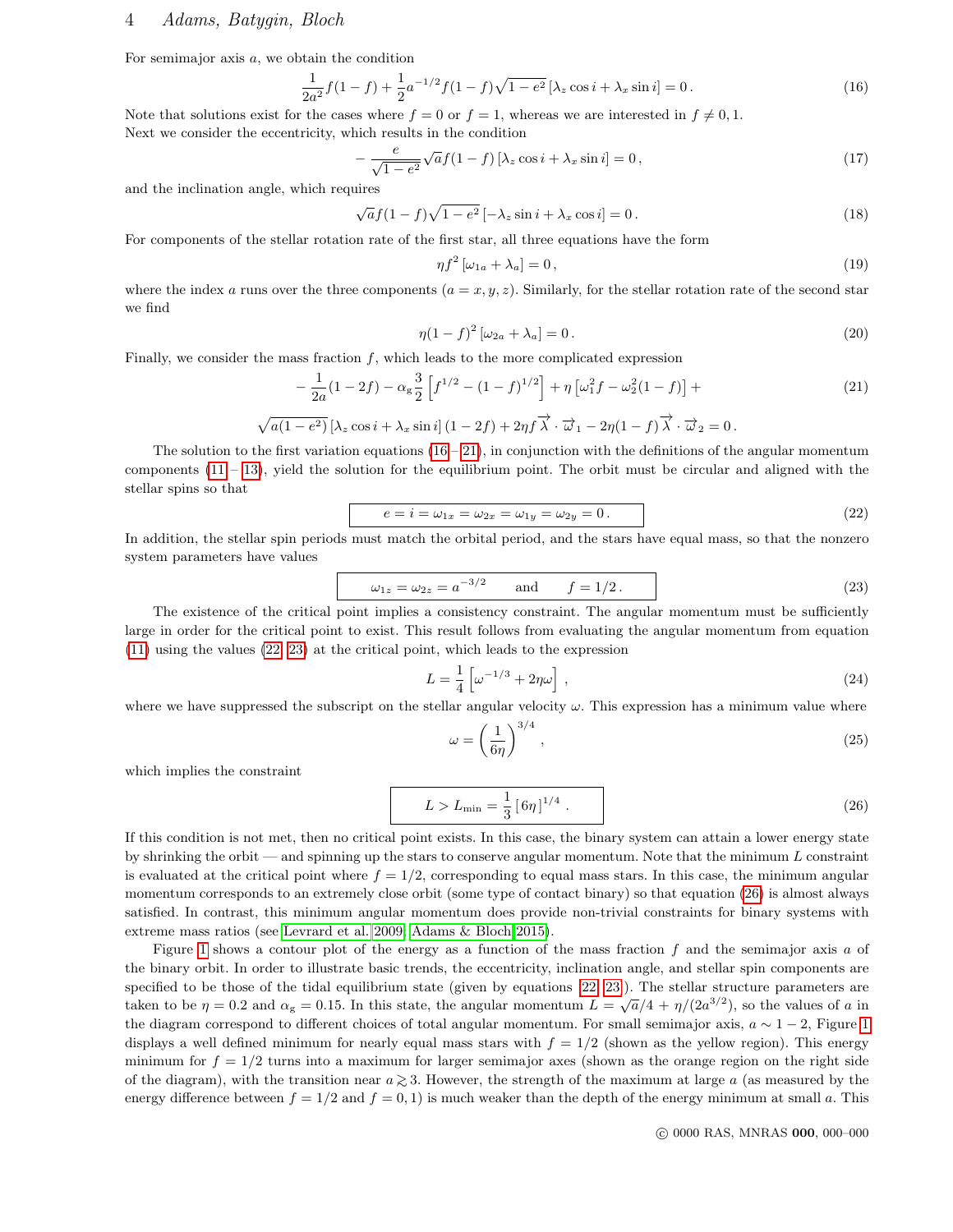

<span id="page-4-1"></span>Figure 1. Contour plot showing the energy as a function of the mass fraction f and the semimajor axis a of the binary orbit (in dimensionless form). The other variables are taken to be those of the tidal equilibrium state, so that  $e = i = \omega_{1x} = \omega_{2x} = \omega_{1y}$  $\omega_{2y} = 0$ , and  $\omega_{1z} = \omega_{2z} = a^{-3/2}$ . The region shaded yellow (centered on  $f = 1/2$  for small a) represents the lowest energy states available to the system over this part of the plane, and corresponds to equal mass stars. At larger values of  $a$ , however, the energy has a maximum at  $f = 1/2$  (shaded orange on the right side of the diagram). In this region, lower energy states are available as  $f \to 0, 1$ , favoring stars with unequal masses. The transition from an energy minimum to an energy maximum occurs at  $a \approx 3$  (for this choice of parameters – see text).

asymmetry implies that the tendency for close binaries to have equal masses should be stronger than the tendency for wider binaries (here  $a \ge 3$ ) to have small mass ratios.

Although Figure [1](#page-4-1) illustrates basic trends, many of the independent variables have been suppressed. The following section considers the full second variation of the energy function and thus provides a more robust assessment of the conditions required for the tidal equilibrium state to be a minimum energy state.

## <span id="page-4-0"></span>4 STABILITY OF THE CRITICAL STATE: THE SECOND VARIATION

In order to show that the critical point found in the previous section corresponds to a stable equilibrium point, we must consider the second variation. For this analysis, it is useful to explicitly conserve angular momentum (instead of using Lagrange multipliers), so that we write the expression for the energy in the form

$$
E = -\frac{1}{2a}f(1-f) - \alpha_{g}\left[f^{3/2} + (1-f)^{3/2}\right]
$$
  
 
$$
+\frac{1}{2}\eta(1-f)^{2}\left[\omega_{2x}^{2} + \omega_{2y}^{2} + \omega_{2z}^{2}\right] + \frac{1}{2\eta f^{2}}\left[S_{1x}^{2} + S_{1y}^{2} + S_{1z}^{2}\right].
$$
 (27)

For shorthand notation, we have defined the components of the spin angular momentum of the first star as

$$
S_{1z} \equiv \left[ L - \sqrt{a} f (1 - f) \cos i \sqrt{1 - e^2} - \eta (1 - f)^2 \omega_{2z} \right],
$$
 (28)

$$
S_{1x} \equiv -\left[\sqrt{a}f(1-f)\sin i\sqrt{1-e^2} + \eta(1-f)^2\omega_{2x}\right], \quad \text{and} \quad S_{1y} \equiv -\eta(1-f)^2\omega_{2y}.
$$

This formulation of the problem explicitly enforces conservation of angular momentum.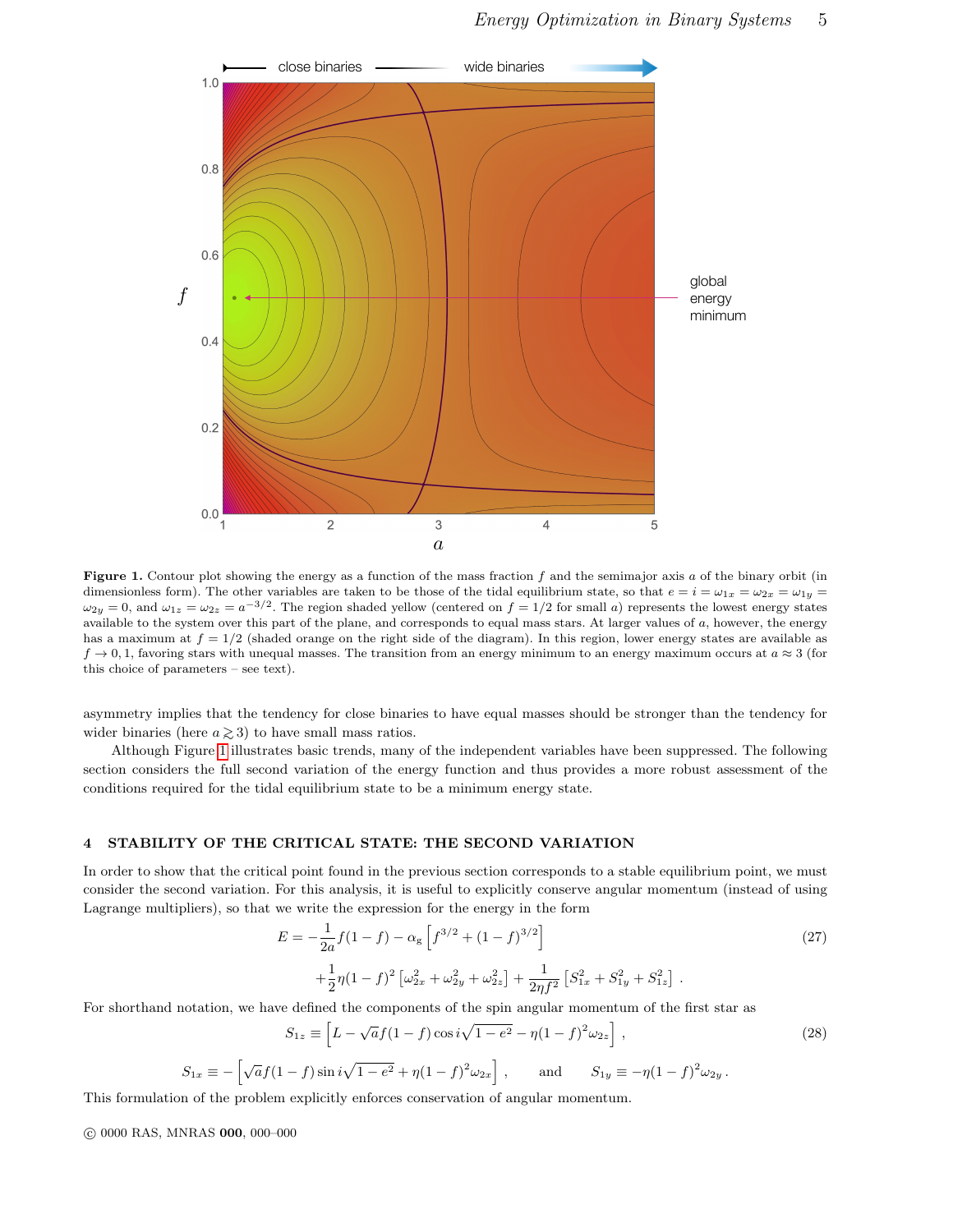# 6 Adams, Batygin, Bloch

We now take derivative with respect to all of the remaining variables. For the binary semimajor axis a:

$$
E_a = \frac{1}{2a^2} f(1-f) - \frac{1}{2\eta f^2} \left[ a^{-1/2} f(1-f) \sqrt{1-e^2} \right] \left[ S_{1x} \sin i + S_{1z} \cos i \right]. \tag{29}
$$

For the eccentricity e:

$$
E_e = \frac{1}{\eta f^2} \left[ S_{1x} \sin i + S_{1z} \cos i \right] \left[ \sqrt{a} f (1 - f) \right] \frac{e}{\sqrt{1 - e^2}}.
$$
 (30)

For the inclination angle i:

$$
E_i = \frac{1}{\eta f^2} \left[ S_{1x} \cos i - S_{1z} \sin i \right] \left[ -\sqrt{a} f (1 - f) \sqrt{1 - e^2} \right]
$$
 (31)

For the components of the stellar angular velocity  $\omega_{2k}$ , we get three expressions:

$$
E_{\omega 2z} = \eta (1 - f)^2 \omega_{2z} - \frac{1}{f^2} \left[ S_{1z} (1 - f)^2 \right], \qquad (32)
$$

$$
E_{\omega 2x} = \eta (1 - f)^2 \omega_{2x} - \frac{1}{f^2} \left[ S_{1x} (1 - f)^2 \right], \qquad (33)
$$

and

$$
E_{\omega 2y} = \eta (1 - f)^2 \omega_{2y} - \frac{1}{f^2} \left[ S_{1y} (1 - f)^2 \right]. \tag{34}
$$

And finally for the mass fraction  $f$ :

$$
E_f = -\frac{1}{2a}(1-2f) - \alpha_g \frac{3}{2} \left[ f^{1/2} - (1-f)^{1/2} \right] - \eta (1-f)\omega_2^2 - \frac{1}{\eta f^3} \left[ S_{1x}^2 + S_{1y}^2 + S_{1z}^2 \right] + \frac{1}{\eta f^2} \left\{ S_{1x} \left[ -\sqrt{a}(1-2f)\sin i\sqrt{1-e^2} + \eta 2(1-f)\omega_{2x} \right] \right\} + \frac{1}{\eta f^2} \left\{ S_{1y}\eta 2(1-f)\omega_{2y} + S_{1z} \left[ -\sqrt{a}(1-2f)\cos i\sqrt{1-e^2} + \eta 2(1-f)\omega_{2z} \right] \right\}.
$$
 (35)

Next we find (again) the critical point. The solution corresponds to  $e = i = 0$ ,  $\omega_{1x} = \omega_{2x} = 0$ ,  $\omega_{1y} = \omega_{2y} = 0$ , and  $\omega_{1z} = \omega_{2z} = \omega \neq 0$ . With these specifications, the remaining two equations can be evaluated. For the  $E_a = 0$  condition we obtain

$$
\frac{1}{a^{3/2}}\eta f^2 = S_{1z} = L - h - \eta\omega(1 - f)^2.
$$
\n(36)

For the  $E_f = 0$  condition we obtain

$$
E_f = -\frac{1}{2a}(1-2f) - \alpha_g \frac{3}{2} \left[ f^{1/2} - (1-f)^{1/2} \right] - \eta (1-f)\omega^2 - \frac{1}{\eta f^3} \left[ S_{1z}^2 \right]
$$
  
 
$$
+ \frac{1}{\eta f^2} \left\{ S_{1z} \left[ -\sqrt{a}(1-2f) + \eta 2(1-f)\omega \right] \right\} = 0.
$$
 (37)

The first condition shows that  $\omega = a^{-3/2}$  so that  $S_{1z} = \eta \omega f^2$ . Using these results, the final equation has solution  $f = 1/2$ . We thus recover the same critical point found earlier, as expected (see equations [\[22,](#page-3-2) [23\]](#page-3-3)).

Next we need to evaluate the Hessian matrix and find its eigenvalues, or at least find the criteria necessary for the eigenvalues to be positive [\(Hesse 1872\)](#page-12-25). First consider the second derivatives with respect to a single variable. For the semimajor axis matrix element, we find the expression

$$
E_{aa} = \frac{1}{16a^3} \left[ -3 + \frac{a^2}{\eta} \right].
$$
\n(38)

For the eccentricity matrix element, we get

$$
E_{ee} = \frac{1}{4}\omega\sqrt{a} = \frac{1}{4a}.
$$
\n
$$
(39)
$$

For the inclination matrix element, we get

$$
E_{ii} = \frac{1}{4}\omega\sqrt{a} + \frac{a}{4\eta} = \frac{1}{4a} + \frac{a}{4\eta}.
$$
 (40)

The second derivatives with respect to each of the components  $\omega_{2a}$  all have the same form,

$$
E_{\omega 2x, \omega 2x} = E_{\omega 2y, \omega 2y} = E_{\omega 2z, \omega 2z} = \frac{\eta}{2}.
$$
\n(41)

The second  $f$  derivative has the form

$$
E_{ff} = \frac{1}{a} - \alpha_g \frac{3}{4} \left[ f^{-1/2} + (1 - f)^{-1/2} \right] + \eta \omega^2 \tag{42}
$$

$$
+(1/\eta f^{2})\left[-\sqrt{a}(1-2f)+\eta 2(1-f)\omega\right]^{2}+(S_{1z}/\eta f^{2})\left[2\sqrt{a}-2\eta\omega\right]
$$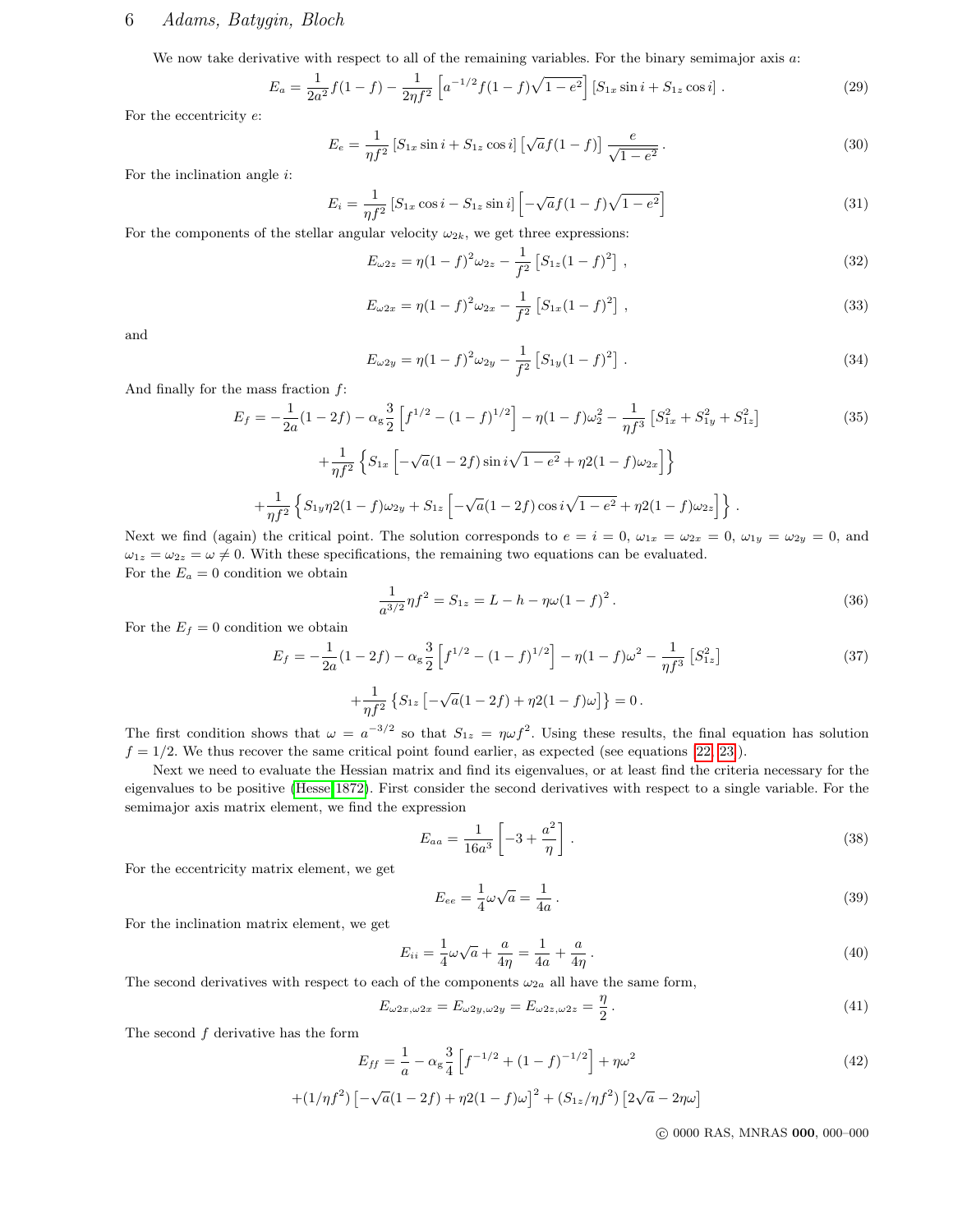Energy Optimization in Binary Systems 7

$$
-(4S_{1z}/\eta f^3)\left[-\sqrt{a}(1-2f)+\eta 2(1-f)\omega\right]+3S_{1z}^2/(\eta f^4).
$$

This expression can be evaluated at the critical point and simplified to find the matrix element

$$
E_{ff} = \frac{3}{a} - \alpha_g \frac{3}{2} \sqrt{2} - \frac{2\eta}{a^3} \,. \tag{43}
$$

Now we consider the mixed derivatives. For derivatives involving the semimajor axis,  $E_{\alpha\xi}$ , the only nonzero term is

$$
E_{a\omega 2z} = \frac{1}{8\sqrt{a}}\,. \tag{44}
$$

For the case of eccentricity,  $E_{e\xi} = 0$  for all mixed derivatives. For inclination angle,  $E_{i\xi}$ , the only nonzero term is

$$
E_{i\omega 2x} = \frac{\sqrt{a}}{4} \,. \tag{45}
$$

All of the other terms are zero.

Here we order the variables according to  $(a, \omega_{2z}, i, \omega_{2x}, e, \omega_{2y}, f)$ . The entire  $7 \times 7$  Hessian matrix  $\mathbb{H}$  takes the block diagonal form

$$
\mathbb{H} = \begin{bmatrix} \mathbb{A} & 0 & 0 \\ 0 & \mathbb{B} & 0 \\ 0 & 0 & \mathbb{C} \end{bmatrix},\tag{46}
$$

where the submatrices are defined as follows: For the variables  $(a, \omega_{2z})$ , we obtain the  $2 \times 2$  matrix

$$
\mathbb{A} = \begin{bmatrix} (a^2 - 3\eta)/(16\eta a^3) & 1/8\sqrt{a} \\ 1/8\sqrt{a} & \eta/2 \end{bmatrix} . \tag{47}
$$

For the variables  $(i, \omega_{2x})$ , we find a second  $2 \times 2$  matrix that takes the form

$$
\mathbb{B} = \begin{bmatrix} 1/4a + a/4\eta & \sqrt{a}/4 \\ \sqrt{a}/4 & \eta/2 \end{bmatrix} . \tag{48}
$$

For the remaining three variables  $(e, \omega_{2y}, f)$ , all of the mixed derivatives vanish, so that we obtain the diagonal  $3 \times 3$ matrix

$$
\mathbb{C} = \begin{bmatrix} 1/4a & 0 & 0 \\ 0 & \eta/2 & 0 \\ 0 & 0 & 3/a - \alpha_{\mathbb{S}} 3\sqrt{2}/2 - 2\eta/a^3 \end{bmatrix} .
$$
 (49)

The eigenvalues of the  $2 \times 2$  submatrix A for the variables  $(a, \omega_{2z})$  are determined by the solution to the quadratic equation

$$
\lambda^2 - \left[ (a^2 - 3\eta)/(16\eta a^3) + \eta/2 \right] \lambda + (a^2 - 3\eta)/(32a^3) - 1/64a = 0,
$$
\n(50)

which has solutions

$$
2\lambda = \left[\frac{a^2 - 3\eta}{16\eta a^3} + \frac{\eta}{2}\right] \pm \left\{ \left[\frac{a^2 - 3\eta}{16\eta a^3} + \frac{\eta}{2}\right]^2 - \left[\frac{a^2 - 3\eta}{8a^3} - \frac{1}{16a}\right] \right\}^{1/2}.
$$
 (51)

Both eigenvalues will be positive provided that the final term in square brackets is positive, which enforces the condition

<span id="page-6-0"></span>
$$
a^2 > 6\eta \tag{52}
$$

Since we do not need the eigenvalues themselves — only their signs — this constraint can also be derived by showing that the matrix is positive definite (so that it has only positive eigenvalues). From Sylvester's Criterion, a real-symmetric matrix is positive definite if and only if all its leading principal minors are positive [\(Gilbert 1991\)](#page-12-26). Applying this criterion to the matrix A leads to the result [\(52\)](#page-6-0).

The interpretation of the constraint [\(52\)](#page-6-0) is that the system can only enter into its equilibrium state if the orbital angular momentum h is sufficiently large compared to the total spin angular momentum  $S_T = I_1\omega_1 + I_2\omega_2$ . In dimensionless units, in the critical state,  $h = \sqrt{a}/4$  and  $S_T = (1/2)\eta a^{-3/2}$ , so the ratio  $h/S_T = a^2/2\eta$ . Equation [\(52\)](#page-6-0) thus implies that the orbital angular momentum must be at least 3 times greater than the total spin angular momentum in order for the extremal state to be an energy minimum (and hence stable), i.e.,

<span id="page-6-1"></span>
$$
h > 3S_T = 3(S_1 + S_2). \tag{53}
$$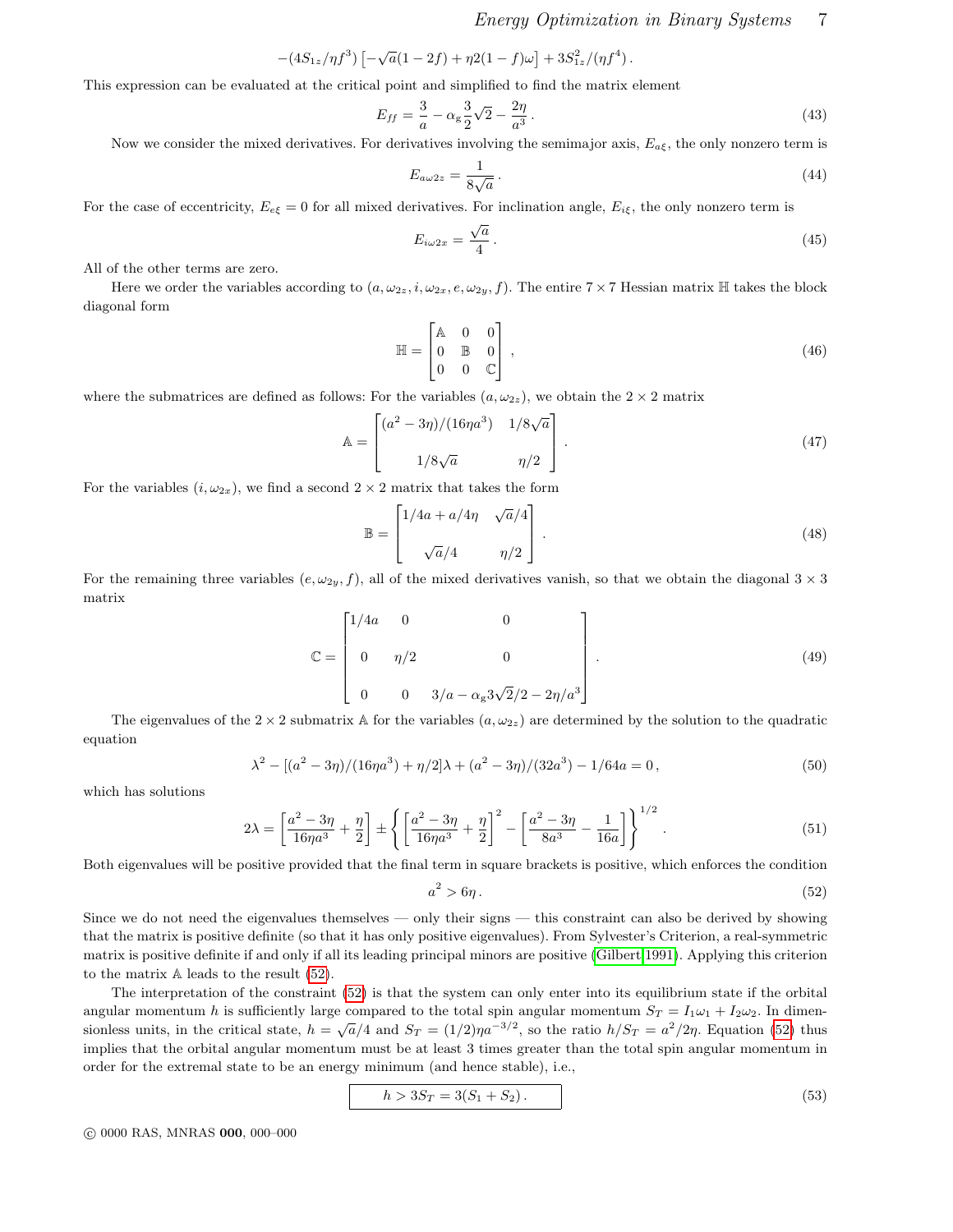# 8 Adams, Batygin, Bloch

The eigenvalues of the  $2 \times 2$  submatrix B for the variables  $(i, \omega_{2x})$  are given by the quadratic

$$
\lambda^{2} - \left(\frac{1}{4a} + \frac{a}{4\eta} + \frac{\eta}{2}\right)\lambda + \frac{\eta}{2}\left(\frac{1}{4a} + \frac{a}{4\eta}\right) - \frac{a}{16} = 0,
$$
\n(54)

which has solutions

$$
2\lambda = \left(\frac{1}{4a} + \frac{a}{4\eta} + \frac{\eta}{2}\right) \pm \left\{ \left(\frac{1}{4a} + \frac{a}{4\eta} + \frac{\eta}{2}\right)^2 - \left(\frac{\eta}{2a} + \frac{a}{4}\right) \right\}^{1/2}.
$$
 (55)

Both of these eigenvalues are always positive.

The eigenvalues of the third  $3 \times 3$  matrix A for the variables  $(e, \omega_{2y}, f)$  are given by the diagonal elements. The first two are manifestly positive. The final eigenvalue for the mass fraction f has the form

$$
\lambda_f = \frac{3}{a} - \alpha_g \frac{3\sqrt{2}}{2} - \frac{2\eta}{a^3} \,. \tag{56}
$$

Stability requires that  $\lambda_f > 0$ , which is turn places a constraint on the system parameters

$$
\alpha_{\rm g} < \frac{\sqrt{2}}{a} \left[ 1 - \frac{2\eta}{3a^2} \right] \,. \tag{57}
$$

Alternately, the maximum binary separation for which there is a stable equilibrium configuration is given by

<span id="page-7-3"></span>
$$
a < a_{max} \approx \frac{\sqrt{2}}{\alpha_{\text{g}}} \,. \tag{58}
$$

Note that for a polytropic star, the self-gravity parameter  $\alpha_{\rm g}$  is given by

$$
\alpha_g(n) = \frac{3}{2(5-n)},\tag{59}
$$

where *n* is the polytropic index. For low mass stars,  $n = 3/2$ ,  $\alpha_g = 3/7$ , and  $a_{max} = 7\sqrt{2}/3 \sim 3.3$ . The semimajor axis is written in units of the stellar radius parameter R. For the equilibrium state, each stellar radius has the value  $R_k = R(m_k/M_T)^{1/2} = R/\sqrt{2}$ , so that the system has a minimum separation  $a_{min} \sim \sqrt{2}/2 \approx 0.71$  (note that contact binaries actually allow for somewhat closer orbits). In addition, however, the semimajor axis must satisfy the constraint of equation [\(52\)](#page-6-0) in order for the equilibrium state to be a minimum. This condition implies that  $a \geqslant (6\eta)^{1/2}$ . For pre-main-sequence stars, the dimensionless moment of inertia  $\eta \approx 1/5$ , so that  $a \ge (6/5)^{1/2} \approx 1.10$ . As a result, the full range of allowed binary orbits for which it is energetically favorable to have equal mass is given by √

<span id="page-7-2"></span>
$$
1.1 \lesssim a \lesssim \frac{\sqrt{2}}{\alpha_{\rm g}} \sim 3.3\,. \tag{60}
$$

The dimensionless semimajor axis a is given in terms of the length scale R, so that the stellar radii  $R_k = R/\sqrt{2}$  for equal mass stars. Newly formed stars and young pre-main-sequence stars are larger than their main sequence counterparts by factors of 3 − 4 (for solar type stars, e.g., [Stahler & Palla 2005\)](#page-12-27). Taking these results into account, the upper bound on the semimajor axis in physical units becomes

<span id="page-7-1"></span>
$$
a_0 \lesssim 16 R_{*(\text{MS})},\tag{61}
$$

where  $R_{*(MS)}$  is the main-sequence radius of the star. One should also keep in mind that binary separations can evolve after the epoch of formation. As a result, some binaries with nearly equal masses can form in tight orbits, within the limit of equation [\(61\)](#page-7-1), but then increase their semimajor axes afterwards. In addition, the specific values presented here depend on the stellar mass-radius relation from equation [\(6\)](#page-2-5). However, the exact form of the mass-radius relation depends on the mass range of the stars and the stage of evolution when the stellar masses are determined, so that the limit of equation [\(61\)](#page-7-1) should be considered approximate (see Appendix [A](#page-10-0) for further discussion of how variations in the stellar structure parameters affect the optimization procedure).

For completeness, we note that when binaries are close enough to favor equal mass members, they are also close enough to strongly interact through magnetic fields during their pre-main-sequence phase. More specifically, the magnetic truncation radius (e.g., [Shu et al. 1994\)](#page-12-28) for circumstellar disks is comparable to the separation of equation [\(60\)](#page-7-2). In addition, this orbital separation  $a \sim 10R_*$  is roughly the maximum semimajor axis for which binary stars are affected by tidal interactions over their main sequence lifetimes (e.g., [Hurley et al. 2002\)](#page-12-29).

## <span id="page-7-0"></span>5 COMPARISON WITH OBSERVATIONS

The analysis of this paper indicates that equal mass stars are energetically favored, but the critical point is a true minimum only for close binaries that satisfy the constraint of equation [\(61\)](#page-7-1). As outlined in Section [1,](#page-0-0) observations suggest that the population of close binaries displays a modest excess of nearly equal mass stars, but the distribution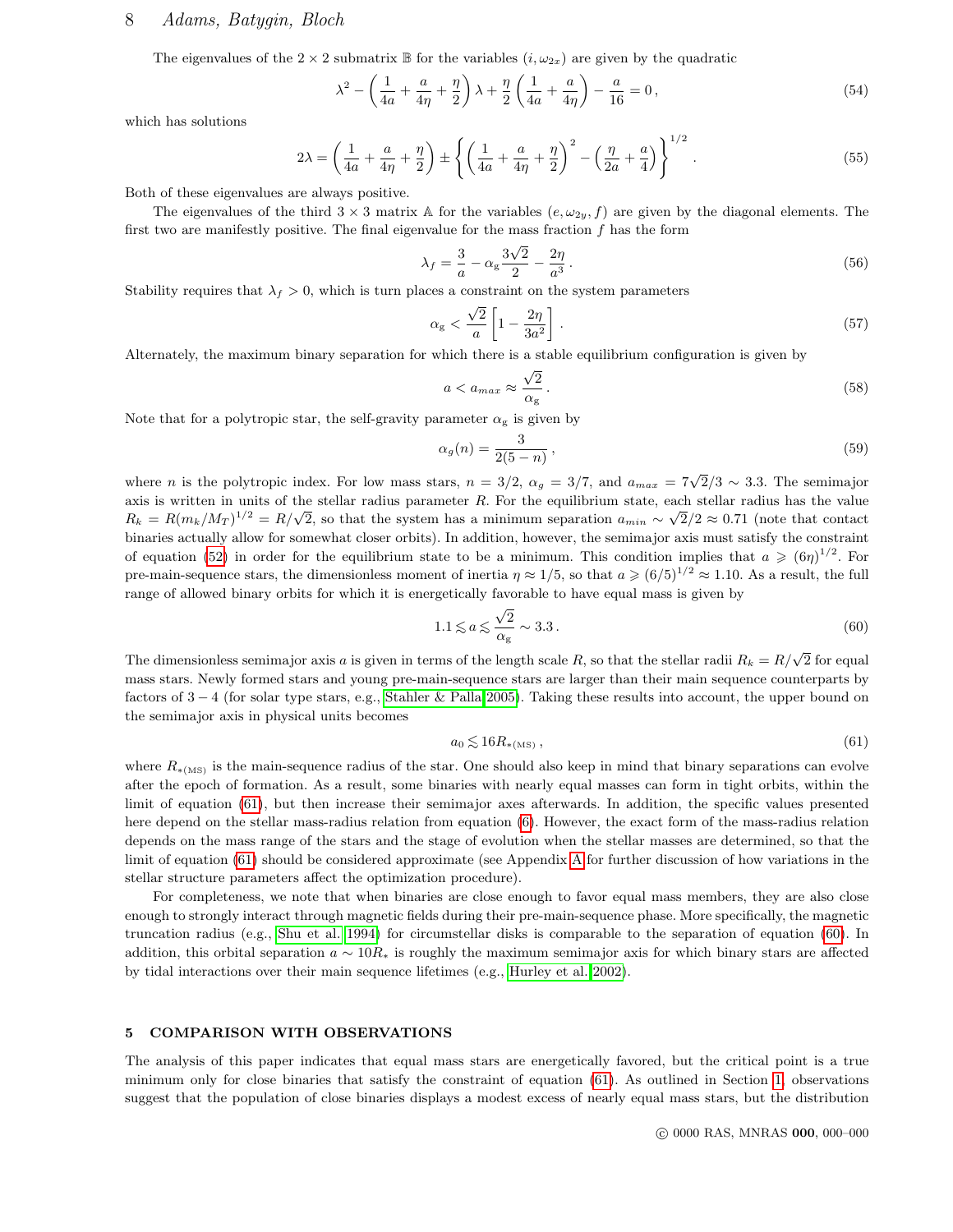of mass ratios spans the full range of possible values. Nonetheless, sufficiently close binaries should favor equal mass members. The goal of this section is to search for such a signature in the currently available data.

As one example, we consider the sample of spectroscopic binaries compiled by [Mazeh et al. \(2003\)](#page-12-30). The paper reports the mass ratios for 52 single-lined (Table 1) and 11 double-lined spectroscopic binaries (Table 2) with primary masses in the range  $m_1 = 0.6 - 0.85 M_{\odot}$ . For the single-lined category, observations measure the composite quantity  $f_M$ given by

<span id="page-8-0"></span>
$$
f_M = \frac{(m_2 \sin i)^3}{(m_1 + m_2)^2} = \frac{(q \sin i)^3}{(1 + q)^2},\tag{62}
$$

where  $m_1$  (m<sub>2</sub>) is the mass of the primary (secondary), i is the inclination angle, and q is the mass ratio. The mass of the primary can be independently estimated, so that the observations determine the minimum value of the mass ratio,  $q_{min}$ , defined as the value of q that corresponds to an edge-on orbit  $(i = \pi/2)$ . In contrast, for double-lined spectroscopic binaries, the additional data available allow for an estimate of the inclination angle and hence  $q$  itself (see also [Shahaf](#page-12-31) [et al. 2017](#page-12-31) for a detailed discussion of the observational complexities).

The observational data from the aforementioned sample are presented in Figure [2,](#page-9-1) which plots the estimated mass ratios versus the semimajor axes of the systems. Three types of data are presented: The solid squares show the minimum value of the mass ratio for the observed single-lined spectroscopic binaries. The open squares show realizations of the mass ratio obtained from sampling  $\sin i$  (and inverting equation [\[62\]](#page-8-0) to find q). The mass ratios for the double-lined spectroscopic binaries are shown as the solid triangles in the figure. The constraint from equation [\(61\)](#page-7-1) is shown as the vertical blue line in the diagram. Although the data span a wide distribution, the points to the left of the line (for close binaries) tend to have somewhat larger mass ratios than those on the right (wider binaries), roughly consistent with theoretical expectations.

For sufficiently close binaries, it is energetically favorable for the stars to have equal masses. For binaries wider than the limit [\(61\)](#page-7-1), which comprise the majority of systems (e.g., [Duchene & Kraus 2013\)](#page-11-2), it is energetically favorable for one star to accrete most of the mass. However, the collection of mass ratios shown in Figure [2](#page-9-1) does not show a sharp transition between close binaries with equal masses and wider binaries with much smaller mass ratios. In general, observations of binary mass ratios show both a moderate preference for equal masses and an overall distribution that is relatively flat (see, e.g., [Mazeh et al. 1992;](#page-12-13) [Duquennoy & Mayor 1991;](#page-12-14) [Tokovinin 2000;](#page-12-8) [Halbwachs et al. 2003\)](#page-12-9). The preference for equal mass stars is often characterized in terms of an excess of systems with high mass ratios  $0.95 < q < 1$ , where the excess fraction is typically  $\mathcal{F}_{eq} \sim 0.1 - 0.2$  for close binaries and decreases significantly with orbital period [\(Raghavan et al. 2010;](#page-12-16) [Moe & Di Stefano 2017\)](#page-12-15). However, the distribution is not skewed heavily toward extreme values. The fact that this dominance does not usually occur places constraints on the star formation process. In particular, binary formation is complicated and energy dissipation is inefficient. Tidal interactions provide one important source of dissipation for binary systems, but they have a steep dependence on semimajor axis [\(Hut 1981\)](#page-12-32) and become ineffective for binaries wider than the limit of equation [\(61\)](#page-7-1).

For binaries that are wide enough so that the equal mass state  $(f = 1/2)$  is not a minimum, we can derive a lower limit on the mass fraction f (equivalently, the mass ratio  $q = f/(1 - f)$ ) by requiring that the tidal equilibrium state remains a minimum for arbitrary mass ratios. If we redo the analysis of the previous section, but consider the mass fraction to be an input parameter rather than a variable to be optimized over, the criterion [\(53\)](#page-6-1) for the tidal equilibrium state to be a minimum takes the more general form

$$
\sqrt{a}f(1-f) > 3\eta a^{-3/2} \left[f^2 + (1-f)^2\right].
$$
\n(63)

This result implies that the orbital angular momentum must be greater than three times the spin angular momentum (as found previously; [Hut 1980\)](#page-12-4). This expression can be rewritten as a constraint on the mass fraction

$$
\frac{1}{2} - \frac{1}{2} \left( \frac{1 - 6\eta/a^2}{1 + 6\eta/a^2} \right)^{1/2} < f < \frac{1}{2} + \frac{1}{2} \left( \frac{1 - 6\eta/a^2}{1 + 6\eta/a^2} \right)^{1/2} . \tag{64}
$$

In the limit  $\eta \ll a^2$ , this constraint simplifies to the (leading order) form

$$
\frac{3\eta}{a^2} < f < 1 - \frac{3\eta}{a^2} \,. \tag{65}
$$

The tidal equilibrium state is no longer a minimum of the energy for mass fractions outside this range (equivalently, for mass ratios  $q < 3\eta/a^2$ ). However, this constraint is rather weak: If we ignore factors of order unity (e.g., 3 $\eta$ ) the limit on the companion mass takes the form  $m_2 \gtrsim M_T (R_*/a_0)^2$ . For solar-type stars, e.g., the limit on  $m_2$  falls below the minimum stellar mass for  $a_0 \geq 0.1$  AU.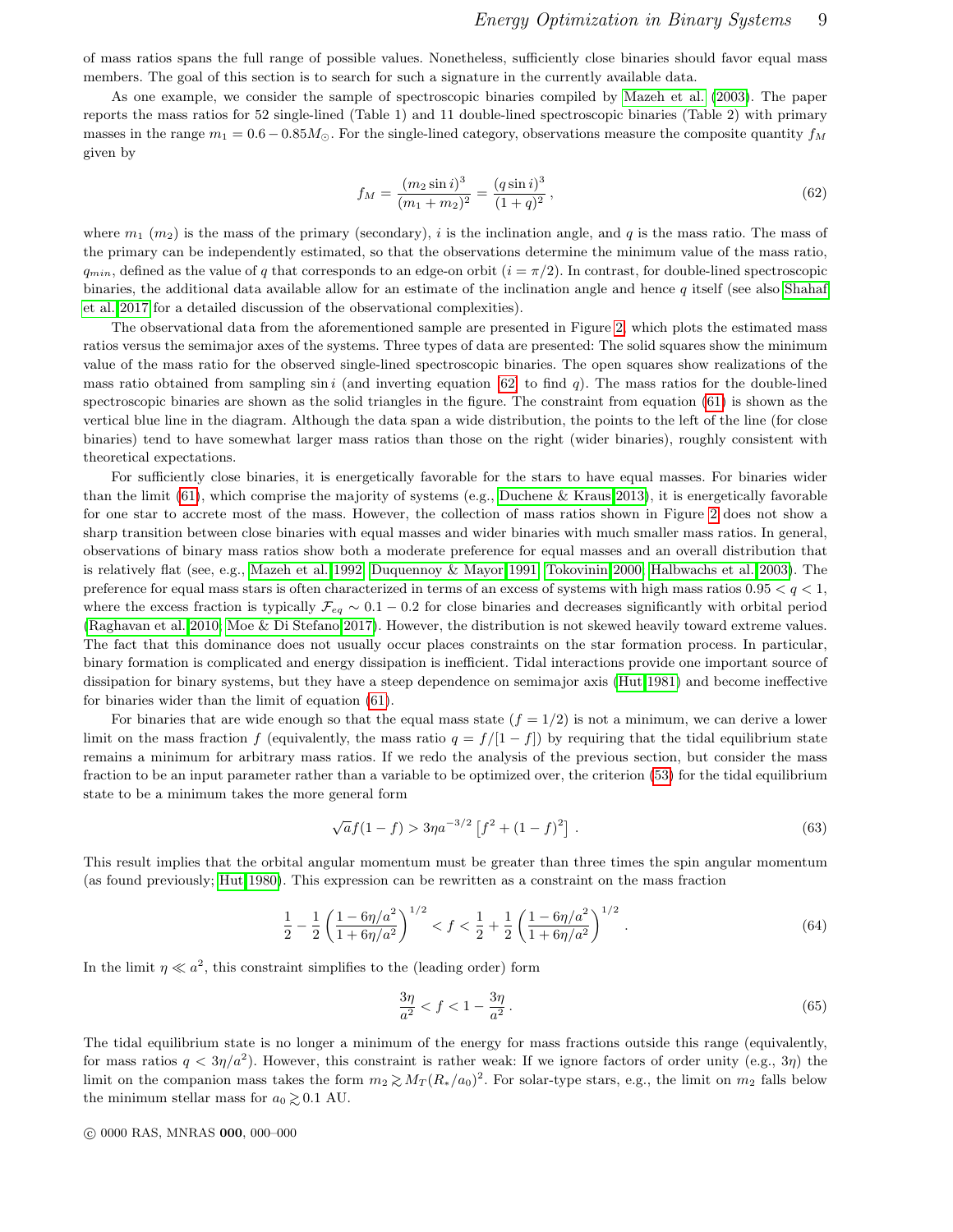

<span id="page-9-1"></span>Figure 2. Mass ratios  $q$  for a collection of spectroscopic binaries (from [Mazeh et al. 2003\)](#page-12-30) as a function of separation (in units of the primary radius). Solid black squares depict the minimum values of the mass ratio  $q$  for single-lined spectroscopic binaries. The open cyan squares show realizations of the mass ratios obtained by sampling the possible inclination angles. The solid black triangles depict the mass ratios obtained for the double-lined spectroscopic binaries in the sample. The vertical blue line delineates the boundary between close binary systems for which equal mass stars are favored (left) and wider binary systems (right).

## <span id="page-9-0"></span>6 CONCLUSION

This paper has found the tidal equilibrium states for binary star systems, including the optimization of the masses of the constituent members. In this formulation of the problem, the spins of both stars and the binary orbit contribute to the angular momentum, which is held constant. This work generalizes previous treatments by allowing mass to be apportioned between the two stars, subject to conservation of total mass, and by including the self-gravity of the stars in the energy budget.

## 6.1 Summary of Results

The properties of the tidal equilibrium state (equations [\[22,](#page-3-2) [23\]](#page-3-3)) are analogous to those found earlier without considering mass as a variable [\(Hut 1980\)](#page-12-4). The stellar spins are synchronous and aligned with the binary orbit, which has zero eccentricity. The existence of the minimum energy state requires the system to have a minimum total angular momentum (equation [\[26\]](#page-3-4)). In addition, in order for the equilibrium state to be an energy minimum, the orbital angular momentum must at least three times larger than the spin angular momentum (equation [\[53\]](#page-6-1)).

The main result of this analysis is that the tidal equilibrium state for binary systems corresponds to equal mass stars. If we include the self-gravity of the stars in the energy budget, then in order for the tidal equilibrium state to be a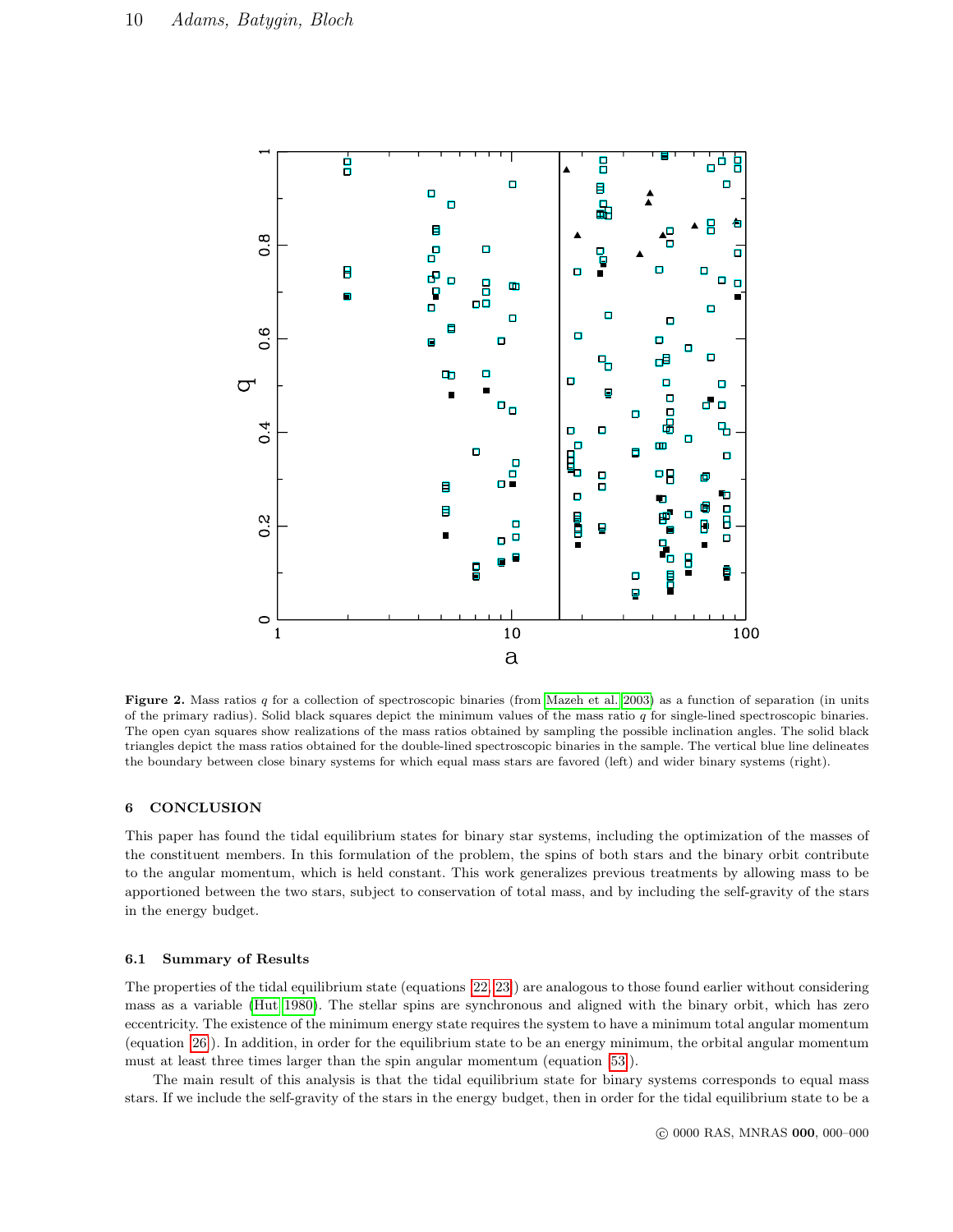minimum, the semi-major axis of the binary must be bounded from above (equations [\[58,](#page-7-3) [61\]](#page-7-1)). As a result, equal mass stars are only energetically advantageous in sufficiently close binary systems (equation [\[60\]](#page-7-2)). The maximum semimajor axis for binaries that favor equal mass stars occurs for separations  $a_0 \sim 16R_{*(MS)}$  (where  $R_{*(MS)}$  is the main sequence radius of the star). These properties are roughly consistent with the observed population of binary systems, where close binaries have a preference for equal mass members and wider binaries display a different (more diverse) distribution of mass ratios.

The treatment of this paper assumes that the mass-radius relation [\(6\)](#page-2-5) holds for both stellar members of the binary. It also assumes that both stars have the same structure, i.e., the constants  $\alpha_{g}$  and  $\eta$  that depend on the internal mass distribution of the stars are the same for both objects. The finding that equal mass stars provides the lowest energy state is largely independent of the particular functional form of the mass-radius relation, but does depend on the equality of the structure constants (see Appendix [A\)](#page-10-0). However, the form of the mass-radius relation does affect the range of binary separations over which the equilibrium state is an energy minimum. Since the internal structure of forming and newly formed (pre-main-sequence) stars evolves with time, the assumption of a common mass-radius relation requires the stars to form at approximately the same time.

#### 6.2 Discussion

This analysis indicates that energy considerations favor equal mass stars for sufficiently close binaries, in agreement with observations (although the picture is complex, as discussed in Sections [1](#page-0-0) and [5\)](#page-7-0). However, most binaries are too wide for this result to apply, so that the tidal equilibrium state (with the mass ratio as a variable) becomes a saddle point over most of the parameter space. Only sufficiently close binaries are affected by the energy optimization procedure carried out in this paper (equation [\[61\]](#page-7-1)).

The results presented here are based on global energy considerations, and are independent of the possible pathways by which the binary systems realize such states. Nonetheless, some mechanism(s) for energy loss must be in operation, and the dissipation time scale must be short compared to the time scale for star formation, i.e.,  $t_{\text{diss}} \ll t_{\text{form}}$ . Although equal mass stars are favored for close binaries, not all systems will achieve their optimal state. As a result, close binaries are expected to display a range of mass ratios, but still show a tendency for mass ratios closer to unity. For wider binaries, it is not energetically favorable to have equal masses. Moreover, the stars in such systems are generally too far apart to interact, either by mass transfer during the formative stages or by tidal interactions afterwards, so that the stars can be considered largely independent.

The constraints of this paper are robust, in that the lowest energy states are independent of the evolutionary trajectory by which the binary systems are formed. In particular, the tidal equilibrium state does not depend on the mechanism(s) by which the system loses energy. At the same time, this treatment is necessarily incomplete. Any source of dissipation can lead to the systems evolving toward lower energy states, but we would nonetheless like to know the specific routes through which binary star systems determine their mass ratios and orbital properties (e.g., see [Tohline](#page-12-33) [2002;](#page-12-33) [Duchene & Kraus 2013;](#page-11-2) [Moe & Kratter 2018,](#page-12-34) and references therein). This goal remains a formidable challenge for the future.

Acknowledgments: We would like to thank Kaitlin Kratter, Darryl Seligman, and Chris Spalding for useful discussions. We also thank the referee for useful input. This work was supported through the University of Michigan, the National Science Foundation, the Air Force Office of Scientific Research, the David and Lucile Packard Foundation, and the Alfred P. Sloan Foundation.

#### <span id="page-10-0"></span>APPENDIX A: GENERALIZED FORMS FOR THE STELLAR STRUCTURE PARAMETERS

In order to carry out the optimization calculation, we had to specify the mass-radius relationship [\(6\)](#page-2-5) and the dimensionless structure constants ( $\eta$  and  $\alpha$ <sub>g</sub>) for the stars. In this Appendix we assess how these choices affect the results. We can generalize the calculation further in two directions, by considering the mass-radius relationship to be an arbitrary function, and by considering the structure constants to have different values for the two stars.

For a generalized version of the mass-radius relation, the stellar radii  $R_k$  can be written in the form

<span id="page-10-1"></span>
$$
R_1 = RH(f) \qquad \text{and} \qquad R_2 = RH(1-f), \tag{A1}
$$

where H is an arbitrary (dimensionless) function and R is the same radial scale used previously [so that  $H(1) = 1$  and  $R = R_*(M_T)$ . In equation [\(A1\)](#page-10-1), the function H is evaluated at f for the first star and at  $1 - f$  for the second star. We use a smaller font for the arguments to distinguish the evaluation of the function from the multiplication of the function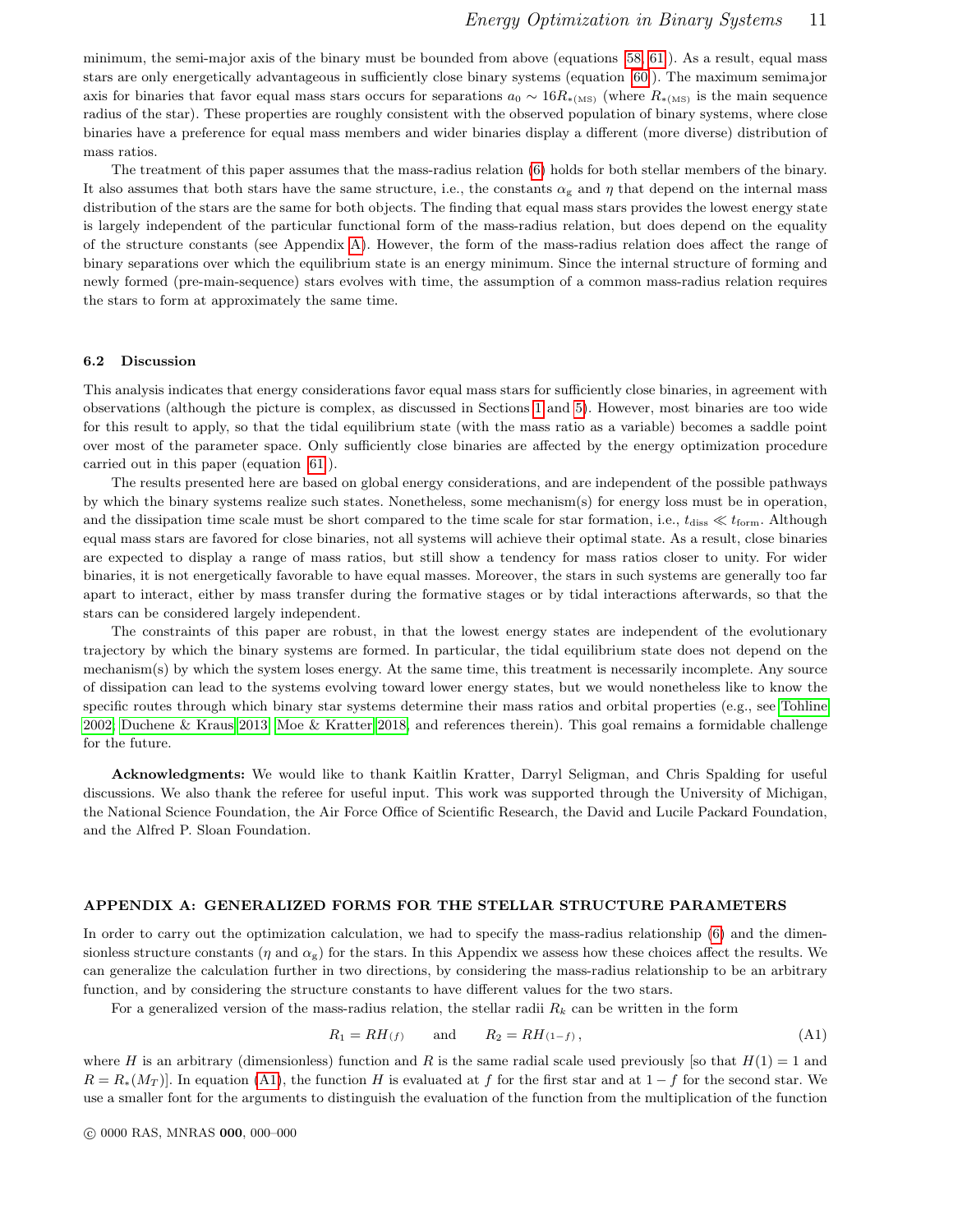by the argument. With this ansatz, the energy of self-gravity becomes

<span id="page-11-11"></span>
$$
E_{\text{grav}} = -\left[\alpha_1 \frac{f^2}{H(f)} + \alpha_2 \frac{(1-f)^2}{H(1-f)}\right] \equiv -\left[\alpha_1 \Gamma(f) + \alpha_2 \Gamma(1-f)\right],\tag{A2}
$$

where the second equality defines a new dimensionless function Γ. Note that the  $\alpha_k$  can be different for the two stars. Similarly, the moments of inertia have the generalized forms

$$
I_1 = \eta_1 M_T R^2 H^2(f) \qquad \text{and} \qquad I_2 = \eta_2 M_T R^2 H^2(f(f)) \,. \tag{A3}
$$

The dimensionless energy and angular momentum terms for stellar spin take the modified forms

$$
E_{\rm spin} = \frac{1}{2} \eta_1 \omega_1^2 H^2(t) + \frac{1}{2} \eta_2 \omega_2^2 H^2(t - t) , \qquad (A4)
$$

and

$$
\overrightarrow{L}_{\text{spin}} = \eta_1 H^2(t) \overrightarrow{\omega}_1 + \eta_2 H^2(t-t) \overrightarrow{\omega}_2.
$$
 (A5)

For taking the first variation (Section [3\)](#page-2-0), only the derivatives with respect to the mass fraction f are affected by the generalization. These new terms have forms

$$
\frac{\partial E_{\text{grav}}}{\partial f} = \alpha_1 \Gamma'(f) - \alpha_2 \Gamma'(1-f) \,, \tag{A6}
$$

$$
\frac{\partial E_{\text{spin}}}{\partial f} = \eta_1 \omega_1^2 H(f) H'(f) - \eta_2 \omega_2^2 H(1-f) H'(1-f) , \qquad (A7)
$$

and

$$
\frac{\partial \overrightarrow{L}_{spin}}{\partial f} = \eta_1 H(f) H'(f) \overrightarrow{\omega}_1 - \eta_2 H(1-f) H'(1-f) \overrightarrow{\omega}_2, \tag{A8}
$$

where the primes represent derivatives of the functions  $\Gamma$  and H with respect to their argument. Given that the critical point corresponds to  $\vec{\omega}_1 = \vec{\omega}_2 = \omega \hat{z}$ , all of the above expressions vanish for the choice  $f = 1 - f = 1/2$  when the structure constants are equal  $(\alpha_1 = \alpha_2 = \alpha_{\rm g}$  and  $\eta_1 = \eta_2)$ . As a result, the critical point remains the same, even for an arbitrary mass-radius relation, i.e., the tidal equilibrium point corresponds to equal mass stars.

This result — equal mass stars — requires that the functions specifying the self-gravity and the moment of inertia are the same for both stars. If they are different functions, either with different constants  $(\alpha_k, \eta_k)$  or different functional forms  $(\Gamma, H)$ , then the tidal equilibrium point will not always correspond to equal mass stars. If the structure functions are 'almost' the same, then we expect the critical point to have almost equal mass stars. However, the departure from equality will depend on the functions in question, so that a more general result is beyond the scope of this paper.

Similarly, the Hessian matrix elements for the second variation (Section [4\)](#page-4-0) depend on the form of the generalized mass-radius relation  $H$  and the ancillary function  $\Gamma$ . The range of parameter space for which the eigenvalues are positive, so that the critical point is an energy minimum, will thus depend on the form of these functions. For example, if we change the power-law index of the mass-radius relation of equation [\(6\)](#page-2-5), then the dimensionless function appearing in the generalized self-gravity contribution of equation [\(A2\)](#page-11-11) will have a power-law form  $\Gamma(x) = x^p$ . The eigenvalue corresponding to the mass fraction has the form

$$
\lambda_f = E_{ff} = \frac{3}{a} - \frac{2\eta}{a^3} - \alpha_g p (p - 1) 2^{3-p}, \qquad (A9)
$$

where we have assumed that  $\alpha_1 = \alpha_2 = \alpha_g$ . Different values for the index p will thus change the range of semimajor axes for which the eigenvalue is positive and for which the tidal equilibrium state is an energy minimum.

# REFERENCES

<span id="page-11-10"></span><span id="page-11-9"></span><span id="page-11-8"></span><span id="page-11-7"></span><span id="page-11-6"></span><span id="page-11-5"></span><span id="page-11-4"></span><span id="page-11-3"></span><span id="page-11-2"></span><span id="page-11-1"></span><span id="page-11-0"></span>Adams, F. C. 2019, MNRAS, 488, 1446 Adams, F. C., Batygin, K., Bloch, A. M., & Laughlin, G. 2020, submitted to MNRAS Adams, F. C., & Bloch, A. M. 2015, MNRAS, 446, 3676 Adams, F. C., & Bloch, A. M. 2016, MNRAS, 462, 2527 Chandrasekhar, S. 1969, Ellipsoidal Figures of Equilibrium (Yale Univ. Press) Counselman, C. C. 1973, ApJ, 180, 307 Darwin, G. H. 1879, The Observatory, 3, 79 Darwin, G. H. 1880, Phil. Trans. R. Soc. A, 171, 713 De Rosa, R. J., Patience, J., Wilson, P. A., et al. 2014, MNRAS, 437, 1216 De Marco, O., & Izzard, R. G. 2017, PASA, 34, e001 Duchêne, G., & Kraus, A. 2013, ARA&A, 51, 269